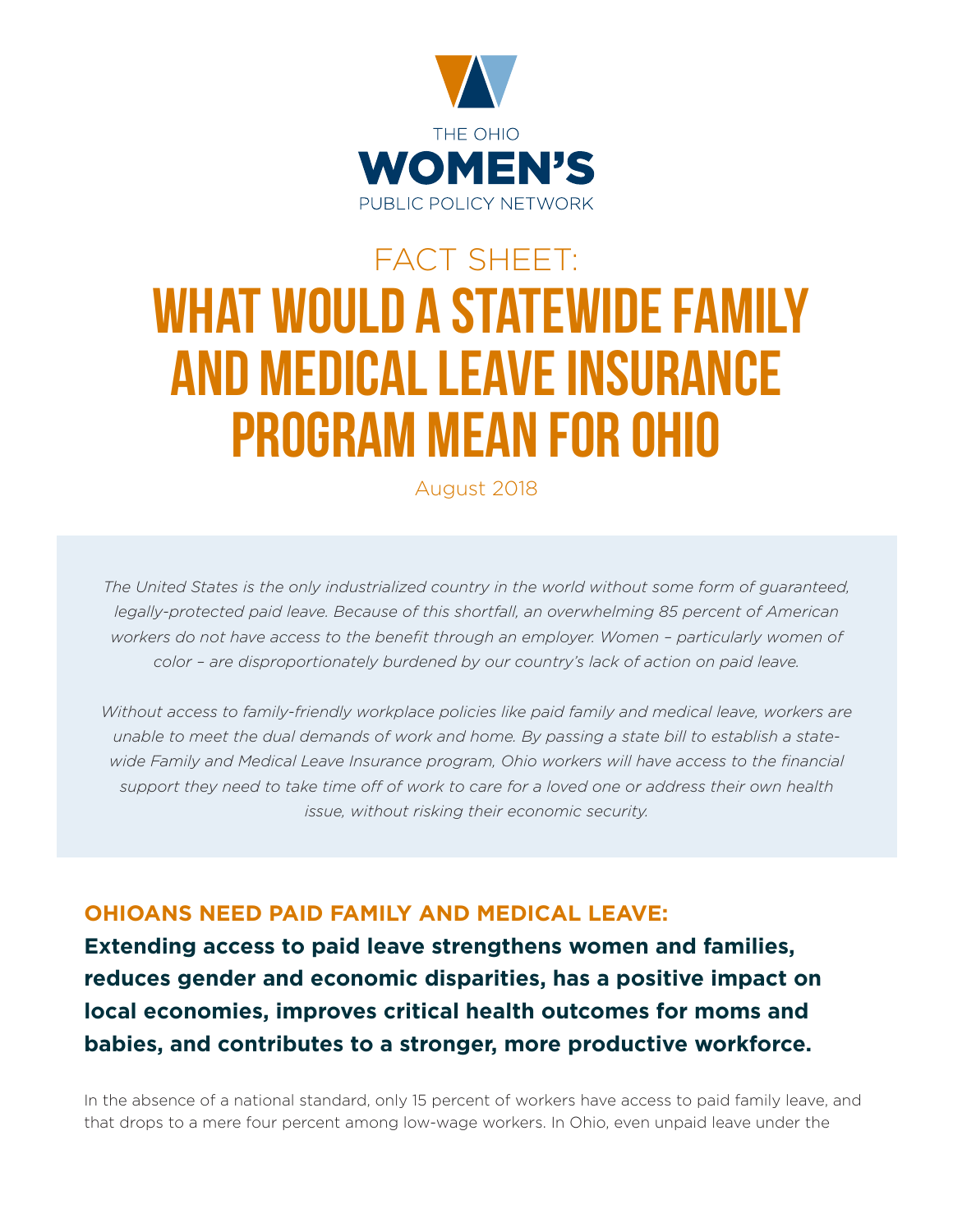Family and Medical Leave Act (FMLA) is inaccessible for 62 percent of working people. Black and Latina women are even less likely than white women to have access to paid leave, which exacerbates the wealth gaps and racial disparities among families of color and white families.

Rates of infant mortality, immunization, and breastfeeding have all been seen to improve when women have access to paid leave during pregnancy and after childbirth. A review of data from 18 of the world's largest market-based democracies, including the United States, found that a 10-week extension in paid leave is associated with a decrease in infant deaths in the first month of life by 2.6 percent and in the second through twelfth months of life by 4.1 percent.

The United States is the most dangerous country in the developed world to give birth, and Ohio has a maternal mortality rate higher than the national average. Women of color are even more likely to face pregnancy-related complications, and nationally, Black women are three to four times more likely to die from pregnancy-related deaths compared to white women. Access to paid leave can contribute to reducing racial health disparities, allowing women to take time to heal, adjust to a new schedule, and attend to follow up medical appointments and health needs, without risking their financial health.

Paid leave policies for mothers and fathers increase the level of women's employment and participation in the regional workforce, and contribute to higher levels of employment rates and wages for mothers in the years following childbirth.

In nearly two-thirds (67 percent) of Ohio households, women are the sole, primary, or co-breadwinner. Mothers' wages play a critical role in the economic stability of Ohio families, particularly for families of color: 85 percent of Black mothers, 62 percent of Latina mothers, and 53 percent of White mothers are key family breadwinners. Access to paid leave helps preserve women's incomes during leave and is crucial for the financial security of Ohio families.

Paid leave policies have numerous benefits for businesses, such as improving employee retention, increasing job satisfaction and productivity, and assisting employers in competition for top talent.

Access to paid leave policies has been proven to decrease the demand for social services. Women who use paid leave are 39 percent less likely to receive public assistance and have a 40 percent lower rate of enrollment in the food stamps program.

#### **OHIOANS WANT PAID FAMILY AND MEDICAL LEAVE:**

# **Paid leave policies have strong, wide-spread support among voters, workers, employers, family advocates, and the healthcare community.**

Cities, counties, and states are increasingly proposing and passing paid leave policies, including at least four cities and two counties here in Ohio. State lawmakers have also proposed legislation to create a state-wide family and medical leave insurance policy.

There is wide-spread support from voters for a comprehensive, inclusive paid leave policy. In a survey conducted prior to the 2018 election, 8 in 10 (84 percent) voters stated that they support a comprehensive national paid family and medical leave policy that covers all workers.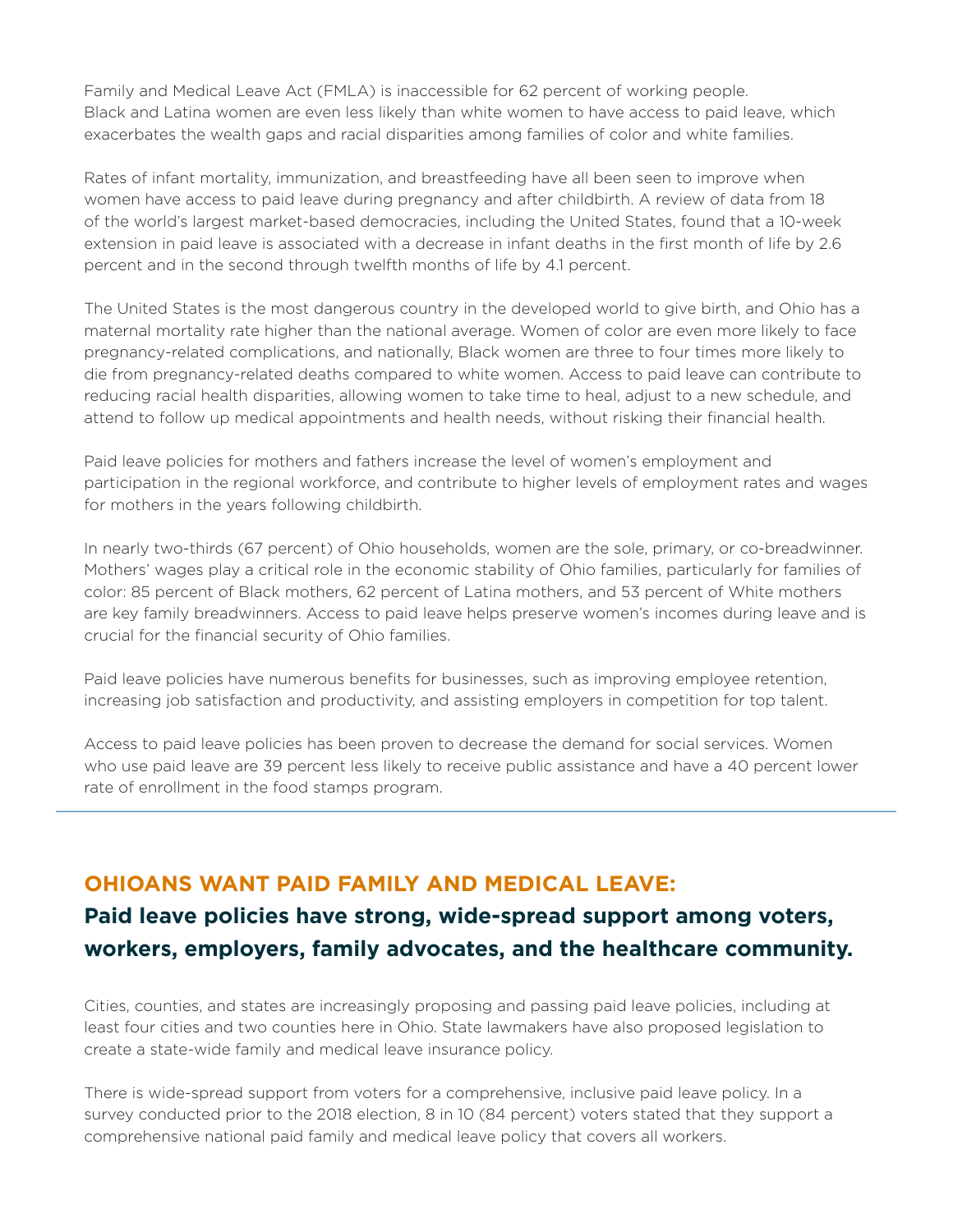Of those respondents, there was support across political party lines: 94 percent of Democrats, 83 percent of Independents, and 74 percent of Republicans support a policy that covers leave for a newborn or newly adopted child; a seriously ill, injured, elderly, or disabled family member; an individual's own medical emergency; or to address a deployment or injury of a military service member.

According to the survey, most voters (70 percent) believe that support for paid family and medical leave should not be a partisan issue, including the majority of Democrats (86 percent), Independents (66 percent), and Republicans (54 percent).

Paid leave policies also have support among business leaders. According to polling by the organization Small Business Majority, 59 percent - or nearly six in 10 – small business owners stated their support for a publicly-administered family and medical leave insurance fund, either at the state or national level, funded entirely through employee contributions.

### **A POLICY THAT WORKS:**

# **Implementing a state Family and Medical Leave Insurance (FMLI) bill would provide workers with the kind of support they want, need, and deserve.**

**Purpose of leave:** The bill would allow for workers to continue earning a percentage of their paycheck while they take time off of work to:

- Care for and bond with a newborn, newly-adopted child, or newly-placed foster child
- Care for a family member with a serious health condition
- Address one's own medical health condition

**Definition of family member:** The policy covers the following 'family members' for parental leave: biological, adopted, or foster mother, step-mother, father, or stepfather, legal ward or person standing in loco parentis (in place of a parent); and the following 'family members' for the family medical leave: child, parent, or spouse.

**Duration of leave:** Workers would be provided with up to 12 weeks of family and medical leave during a 12-month period at partial pay. Benefits are not payable for periods of leave less than 8 consecutive hours during one work week. Employees must take a 7-day waiting period.

**Benefit amount:** Employees will receive wage replacement benefits of 66 percent of the individual's average weekly wages if their yearly earnings are more than 50 percent of the statewide average weekly wage. Those whose yearly earnings are more than 30 percent but less than 50 percent of the statewide average weekly wage, their wage replacement during the leave will be at 85 percent of their average weekly wage. The maximum benefit amount shall not exceed \$1,000 per week.

**Employee eligibility:** To be eligible for the program, employees must have worked at least 680 hours and contributed to premiums to the Family and Medical Leave Insurance Fund for at least one year.